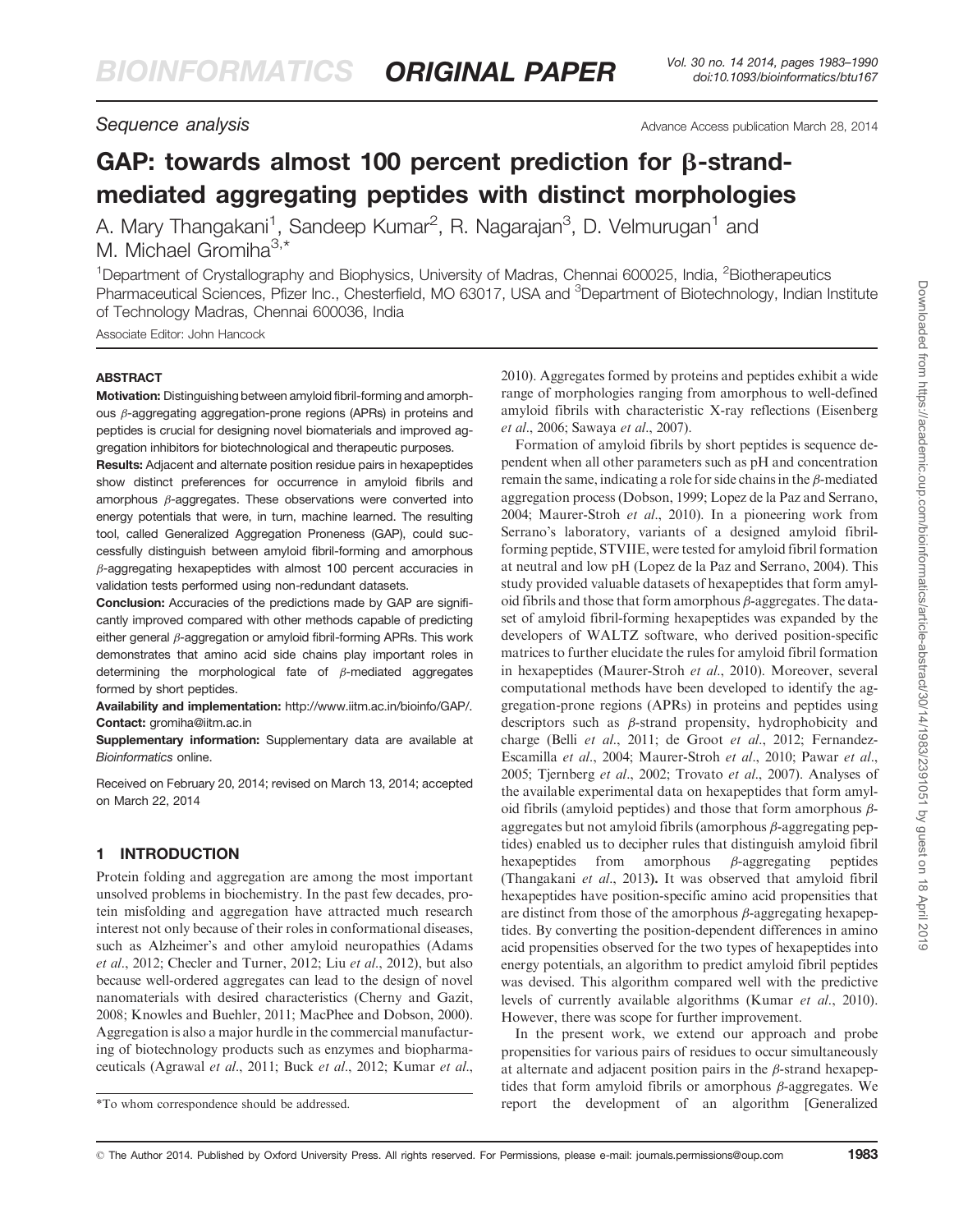Aggregation Proneness (GAP)] that identifies both amyloid fibril and amorphous  $\beta$ -aggregate-forming hexapeptides with nearly 100 percent reliability  $(>96\%$  accuracy). Furthermore, the performance of GAP was evaluated on five additional, but nonredundant, datasets that were not used in training this program. In all these datasets, GAP performed with significantly improved accuracy levels when compared with other commonly used methods for aggregation prediction. At a fundamental level, success of GAP demonstrates that propensities of amino acid residues to occur at adjacent and alternate position pairs may be crucial for determining the morphological fate of  $\beta$ -strand-mediated aggregates formed by short peptides. This observation complements the well-studied role of polypeptide backbone toward initiating aggregation in peptides and proteins (Chiti et al.[, 1999](#page-7-0); [Eakin](#page-7-0) et al.[, 2006\)](#page-7-0). Besides accurately identifying potential APRs, GAP also predicts whether the APRs shall form amorphous  $\beta$ -aggregates or amyloid fibrils. This tool is expected to find several applications in both fundamental protein science and biotechnology. The three most important applications of GAP include the (i) ability to rationally design peptide-based nanomaterials with finely tuned morphologies and physical characteristics ([Cherny](#page-7-0) [and Gazit, 2008](#page-7-0); [Knowles and Buehler, 2011\)](#page-7-0), (ii) improved identification of proteins in human and animal proteomes whose aggregation could lead to diseases and (iii) improved ability to identify different types of APRs in biopharmaceuticals and industrial enzymes [\(Agrawal](#page-6-0) et al., 2011; Buck et al.[, 2012](#page-7-0); [Kumar](#page-7-0) [et al.,](#page-7-0) 2010). Furthermore, it is anticipated that reliable identification of APRs in peptides and proteins shall facilitate design of novel aggregation inhibitors, for their use as therapeutic agents as well as biotechnological excipients, and protein engineering efforts to improve solubility via APR disruption [\(Agrawal](#page-6-0) et al.[, 2011;](#page-6-0) Buck et al.[, 2012](#page-7-0); [Kumar](#page-7-0) et al., 2010). Improved ability to identify APRs shall also enable fundamental research into relationships of aggregation with protein folding and function (Buck et al.[, 2013](#page-6-0)).

# 2 METHODS

### 2.1 Datasets of amyloid-forming peptides and non-amyloid peptides

In our earlier work [\(Thangakani](#page-7-0) et al., 2013), we have collected a set of 139 amyloid fibril-forming hexapeptides (Amyl139), called amyloid



Fig. 1. Schematic diagram showing orientations of different residues in a  $\beta$ -strand. The residue pairs 1–2, 2–3, 3–4, 4–5 and 5–6 are at alternate faces (opposite) and the pairs 1–3, 2–4, 3–5 and 4–6 are at adjacent faces (same). Amyloid fibril and amorphous  $\beta$ -aggregating peptides show different alternate and adjacent residue pair preferences. These fundamental sequence features of hexapeptides determine the morphological fates of their  $\beta$ -mediated aggregates

peptides for short, and 168 amorphous  $\beta$ -aggregating hexapeptides, called amorphous  $\beta$ -aggregating peptides (Amor168) [\(Lopez De La](#page-7-0) [Paz and Serrano, 2004; Maurer-Stroh](#page-7-0) et al., 2010). These hexapeptides constitute our training set. The performance of our methods was tested on five different datasets:

- (i) Hex40: 40 amyloid fibril-forming hexapeptides of non-identical sequences that are different from those in Amyl139.
- (ii) Amyl310: 310 amyloid fibril-forming peptides with lengths 7–71.
- (iii) AmylCryst15: 15 hexapeptides whose amyloid microcrystal structures are available from the Protein Data Bank (PDB) (Rose et al.[, 2013](#page-7-0)). The total number of hexapeptides with fibrillar crystal structures in the PDB is 24. However, 9 of these 24 hexapeptides are also present in the dataset of amyloid peptides used for training our method. These peptides were removed from AmylCryst for the sake of non-redundancy.
- (iv) Twelve Sup35-derived peptides [\(Maurer-Stroh](#page-7-0) et al., 2010).
- (v) Seventeen peptides derived from the N-terminal segment of huntingtin ([Roland](#page-7-0) et al., 2013).

Hex40 and Amyl310 datasets were derived from the dataset used by Thangakani et al. [\(2012, 2013](#page-7-0)). Hex40 and AmylCryst15 do not have any sequences in common, either with each other or with the training dataset of 139 amyloid peptides. All the datasets used in this work are given in [Supplementary Tables S1–S3.](http://bioinformatics.oxfordjournals.org/lookup/suppl/doi:10.1093/bioinformatics/btu167/-/DC1)

### 2.2 Residue pair composition

Figure 1 shows a schematic diagram based on conformational details of a  $\beta$ -strand. A  $\beta$ -strand is a helical repeating pattern with two residues per turn [\(Creighton, 1993](#page-7-0)), implying that the residues that are next to each other in the amino acid sequence  $(K, K + 1)$  fall on alternate (opposite) faces of the helix, and the residues that are adjacent to each other on the same face of the helix are separated by a residue in the sequence (K, K + 2). For each alternate (K, K + 1; 1–2, 2–3, 3–4, 4–5 and 5–6) and adjacent (K,  $K + 2$ ; 1–3, 2–4, 3–5 and 4–6) residue pairs in 139 amyloid (Amyl139) and 168 amorphous  $\beta$ -aggregating hexapeptides (Amor168), we have computed frequencies of residue pair types (i,j, where i and j are the 20 amino acids found in proteins) by using the following equation [\(Gromiha, 2010;](#page-7-0) Ou et al.[, 2013\)](#page-7-0):

$$
Comp(i,j) = \Sigma n_{ij}/N \tag{1}
$$

where  $n_{i,j}$  is the number of residues of type i that are either adjacent or alternate to residues of type j, and N is the total number of hexapeptides (i.e. 139 for Amyl139 and 168 for Amor168). In total, nine different matrices were developed for amyloid fibrils accounting for each position-wise residue pair (alternate pairs, 1–2, 2–3, 3–4, 4–5 and 5–6; adjacent pairs, 1–3, 2–4, 3–5 and 4–6, see Fig. 1). Similarly, a separate set of nine different matrices was also developed for amorphous  $\beta$ -aggregating peptides. The total number of residue combinations is 400  $(20 \times 20)$  at each alternate or adjacent position pair.

### 2.3 Position pair-specific amino acid propensities

We have converted the composition of amino acid residue pairs at nine different pairs of positions of hexapeptides into propensities by normalizing them with an overall composition of residue pairs in globular proteins at adjacent and alternate positions ([Thangakani](#page-7-0) et al., 2012, [2013\)](#page-7-0). The propensity of amino acid residue pairs [Propen(i,j)] at different pair positions is given by

$$
Propen(i, j) = Comp(i, j) / Compglob(i, j)
$$
 (2)

where  $Compglob(i,j)$  is the composition of residues of type i that are at  $K$ ,  $K + 1$  or K,  $K + 2$  sequence positions with residues of type j within a set of globular protein sequences [\(Gromiha, 2010; Gromiha](#page-7-0) et al., 2005).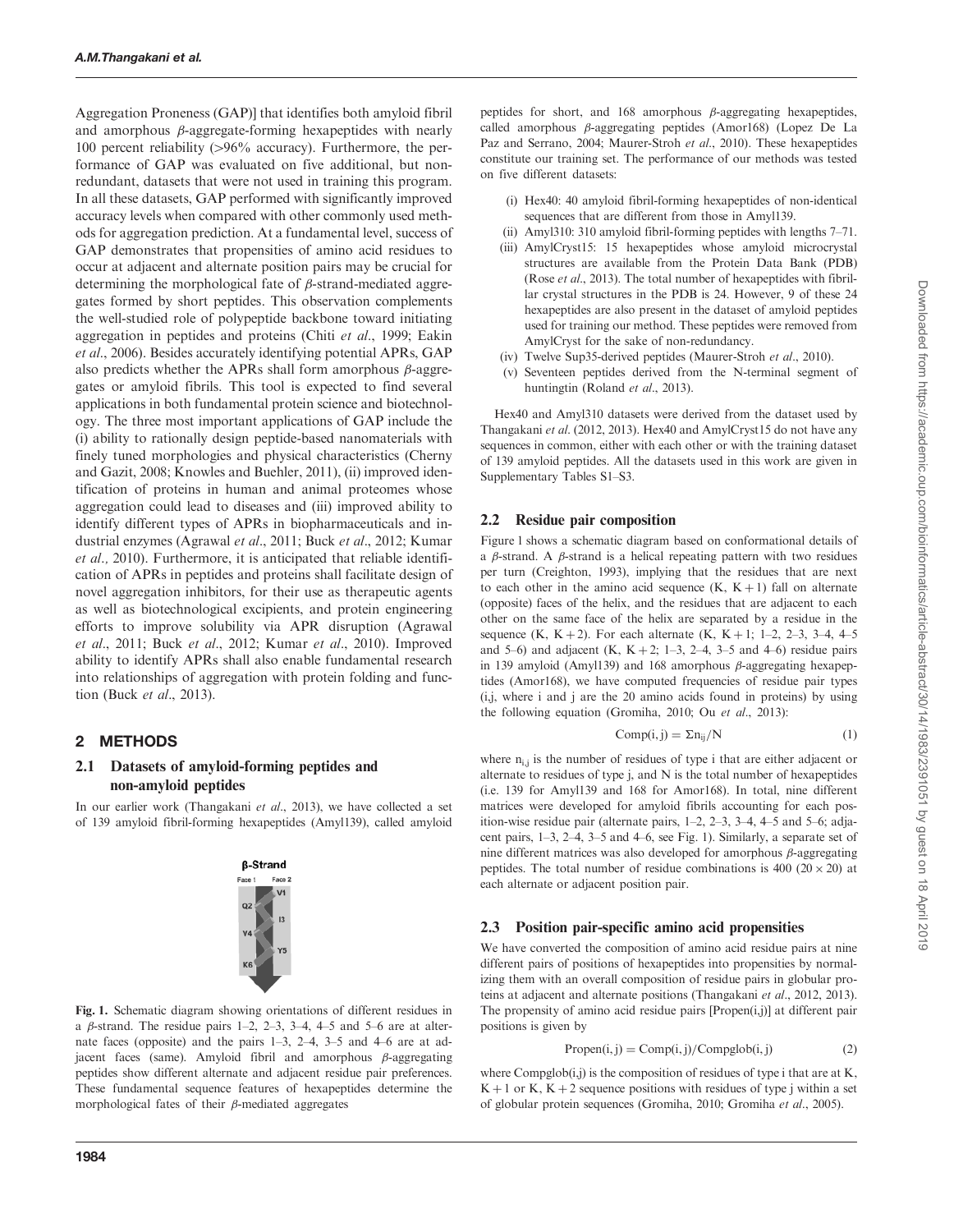#### <span id="page-2-0"></span>2.4 Energy potentials

The residue pair propensities to occur at adjacent or alternate pair positions in Amyl139 and Amor168 peptides were treated as partition functions and converted into thermodynamic energy potentials  $[\varphi(i,j)]$  by using the following equation:

$$
\Phi(i,j) = -RT \ln \text{Propen}(i,j) \tag{3}
$$

where R is the universal gas constant, and T is the thermodynamic temperature. These energy potentials were used to obtain the potential difference for each residue pair type (i,j) to occur at alternate and adjacent positions in amyloid and amorphous  $\beta$ -aggregating hexapeptides using the following equation:

$$
\Delta \phi(i,j) = \phi(i,j)_{\text{Amyloid}} - \phi(i,j)_{\text{Amorphous}} \tag{4}
$$

#### 2.5 Distinguishing between amyloid fibril-forming and amorphous  $\beta$ -aggregating hexapeptides using machine learning techniques

Several machine learning techniques, including Bayesian function, neural network, radial basis function network, logistic function, support vector machine, regression analysis, nearest neighbor, meta learning and decision tree and rules, implemented in WEKA [\(Witten and Frank, 2005](#page-7-0)) were tested for distinguishing between amyloid and amorphous  $\beta$ -aggregating hexapeptides. The details of all these methods are available in our earlier article ([Gromiha and Suwa, 2006\)](#page-7-0). We have used the energy potentials obtained from the difference between Amyl139 and Amor168 hexapeptides for the nine residue pairs as input features for these methods.

#### 2.6 Assessment of predictive ability

We have performed 20-, 10- and 5-fold cross-validation tests for assessing the predictive ability of each machine learning technique used in the present work. In this procedure, the available dataset (139 amyloid and 168 amorphous  $\beta$ -aggregating hexapeptides) is divided into *n* groups, and  $n-1$  of them are used for training a machine learning method. The rest is used for testing the method. The same procedure is repeated  $n$  times so that each datum is used at least once in the test.

We have used different measures, namely, sensitivity, specificity, accuracy and precision to assess the performance of machine learning methods toward distinguishing between Amyl139 and Amor168 peptides. Sensitivity shows the correct prediction of amyloid peptides, specificity is the correct prediction of amorphous  $\beta$ -aggregating peptides and accuracy indicates the overall assessment. These terms are defined as follows [\(Gromiha, 2010\)](#page-7-0):

$$
Sensitivity = TP/(TP + FN)
$$
 (5)

$$
Specificity = TN/(TN + FP)
$$
 (6)

$$
Accuracy = (TP + TN)/(TP + TN + FP + FN)
$$
 (7)

$$
Precision = TP/(TP + FP)
$$
 (8)

where TP is amyloid peptides correctly predicted as amyloid peptides, FP is amorphous  $\beta$ -aggregating peptides incorrectly predicted as amyloid fibril-forming peptides, TN is amorphous  $\beta$ -aggregating peptides correctly predicted as amorphous  $\beta$ -aggregating peptides and FN is amyloid peptides incorrectly predicted as amorphous  $\beta$ -aggregating peptides. These also refer to the number of true positives, false positives, true negatives and false negatives, respectively. In addition, we have used the ROC (receiver-operating characteristic) curve to assess the performance of each machine learning technique used in this work. An ROC curve is a plot connecting the true-positive rate (sensitivity) and false-

positive rate (1-specificity). It can be interpreted numerically using a parameter called AUC (area under the curve). There are several programs available in the literature that can perform ROC analyses and compute AUC [\(Sonego](#page-7-0) et al., 2008).

#### 2.7 Calculation of Z-score

Z-scores were calculated to test the significance of GAP scores for the 17 peptides given in [Supplementary Table S2](http://bioinformatics.oxfordjournals.org/lookup/suppl/doi:10.1093/bioinformatics/btu167/-/DC1) [\(Roland](#page-7-0) *et al.*, 2013). For i<sup>th</sup> peptide

$$
Z\text{-score (i)} = (GAPscore(i) - \mu)/\sigma \tag{9}
$$

where  $\mu$  and  $\sigma$  are mean and standard deviations of GAP scores computed for the 17 peptides, respectively.

#### 3 RESULTS

#### 3.1 Alternate and adjacent residue pair compositions in amyloid fibril and amorphous  $\beta$ -aggregating peptides

We have computed alternate and adjacent residue pair propensities for all the hexapeptides in amyloid fibril (Amyl139) and amorphous  $\beta$ -aggregating (Amor168) datasets and converted them into statistical potentials (see Section 2). The preferred adjacent and alternate residue pairs in Amyl139 and Amor168 datasets are shown in Table 1. Some of the preferred residue pairs at different positions of Amyl139 and Amor168 hexapeptides are common (e.g. Ser–Thr at positions 1–2; Leu–Val at 2–3, Phe–Phe, Val–Ile/Leu at positions 3–4; Glu/Phe/Val–Ile and Ser– Phe at positions 3–5), indicating that these pairs may be important for initial 'homing in' of the self-associating  $\beta$ -strands that eventually nucleate aggregation. Besides these common residue pairs, several other preferred residue pairs are different between Amyl139 and Amor168. These different residue pairs may be crucial for deciding the morphological fate of the peptide aggregates and therefore can be used for distinguishing between amyloid fibril and amorphous  $\beta$ -aggregating peptides. The comparison of residue pair preferences in  $\beta$ -strands extracted

Table 1. Preferred residue pairs in amyloid and amorphous  $\beta$ -aggregating hexapeptides

| Position<br>pairs | Amyloid fibril                                                   | Amorphous $\beta$ -aggregates |
|-------------------|------------------------------------------------------------------|-------------------------------|
|                   | Alternate position pairs (on opposite faces of $\beta$ -strands) |                               |
| $1 - 2$           | GT, SF, ST                                                       | AE, KA, KT, ST                |
| $2 - 3$           | IV, LV, TF, TV, VF, YV                                           | AE, EC, LF, LV, MF, TV        |
| $3 - 4$           | FF, FI, FN, LI, VI, VL, VN EL, EN, FF, SL, VI, VL                |                               |
| $4 - 5$           | FI, IF, II, LF, LI, LY, NF, NI                                   | FF, FI, II, LF, LI, LY, NI    |
|                   | NY, WI, YI                                                       |                               |
| $5 - 6$           | IE, IF, IM, IQ, IS, IT, IV                                       | FF, FL, IE, IF, II, IO, IS    |
|                   | Adjacent position pairs (on same faces of $\beta$ -strands)      |                               |
| $1 - 3$           | GF, NV, SV, VF                                                   | KV, SV                        |
| $2 - 4$           | IN, LI, QI, TI                                                   | AL, EL, TI                    |
| $3 - 5$           | EI, FI, LY, SF, VF, VI, VY                                       | EI, FI, SF, VI                |
| $4 - 6$           | IE. LV                                                           | IE, LL, LM                    |

Note: Residue pairs that are preferred in both amyloid fibril-forming and amorphous  $\beta$ -aggregating hexapeptides are shown in bold.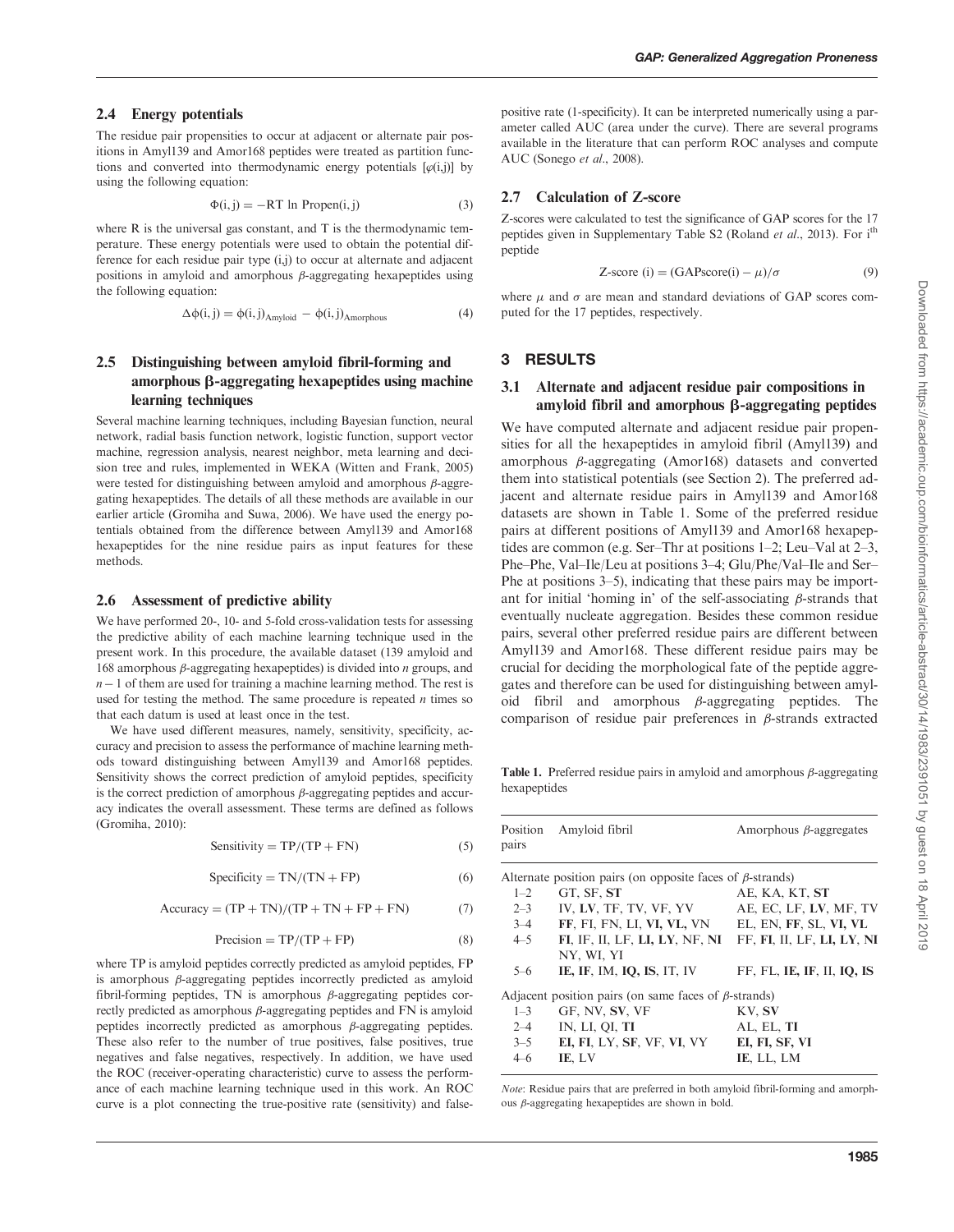from the globular proteins with Amyl139 (or Amor168) showed that the distribution of residue pairs to occur at alternate and adjacent position pairs is mostly uniform in the  $\beta$ -strands from globular proteins, whereas the hexapeptides in both Amyl139 and Amor168 datasets show distinct position–pair-specific preferences. Furthermore, the residue pair preferences are different between the  $\beta$ -strands in the globular proteins and the hexapeptide datasets and are used to parameterize GAP. For example, the hydrophobic residue pairs, Ala–Ala, Ala–Leu, Ala–Gly, Leu–Ala, Leu–Leu, Gly–Gly, Gly–Leu and Val–Ala, are highly preferred at the alternate faces of  $\beta$ -strands in globular proteins. These residue pairs are favored neither in the peptides contained in Amyl139 nor in Amor168 datasets. Conversely, the residue pairs that are preferred in Amyl139 or Amor168 are not favored in the  $\beta$ -strands from globular proteins. Further, we analyzed the preference of residue pairs in amyloids and disordered regions [\(Supplementary Table S4\)](http://bioinformatics.oxfordjournals.org/lookup/suppl/doi:10.1093/bioinformatics/btu167/-/DC1). We noticed that the residue pairs are dominated with charged and polar residues in disordered regions. In addition, Ala preferred to pair with other residues in all alternate and adjacent positions. The distinct preferences of residue pairs in disordered regions and amyloids could distinguish both peptides with an accuracy of 99%. Overall, these observations indicate that amino acid residue side chains play important roles in determining not only whether a solventexposed  $\beta$ -strand would aggregate but also the morphological fate of the aggregate.

## 3.2 Energy potentials derived from amino acid pair propensities

To distinguish between amyloid and amorphous  $\beta$ -aggregating hexapeptides, the energy potentials  $(\Delta E)$  for all amino acid residue pairs  $(20 \times 20$  matrices) to occur at nine different pair positions (adjacent and alternate) in Amyl139 and Amor168 were computed using [Equation \(3\)](#page-2-0) described in Section 2. The energy potential differences  $(\Delta \Delta E)$  for residue pairs to occur at a given position pair in amyloid and amorphous  $\beta$ -aggregating hexapeptides were also computed [\[Equation \(4\)](#page-2-0) in Section 2]. The preferred residue pairs [\(Supplementary Table S4\)](http://bioinformatics.oxfordjournals.org/lookup/suppl/doi:10.1093/bioinformatics/btu167/-/DC1) in Amyl139 are dominated by the combinations of both aliphatic/aromatic or aliphatic and aromatic residues. This is less prevalent in case of the Amor168 peptides ([Supplementary Table S5](http://bioinformatics.oxfordjournals.org/lookup/suppl/doi:10.1093/bioinformatics/btu167/-/DC1)). In both Amyl139 and Amor168, the numbers of preferred polar–polar, polar–charged and charged–charged residue pairs are small: one (Ser–Thr at position pairs 1–2) in Amyl139 and none in Amor168. These results are consistent with our earlier observations on distinct position-specific preferences between amyloid and amorphous  $\beta$ -aggregating hexapeptides ([Thangakani](#page-7-0) et al., [2013\)](#page-7-0).

The difference in energy values for all the residue pairs plays a key role in distinguishing between amyloid and amorphous  $\beta$ -aggregating peptides, and these may be reflected in aggregation kinetic differences between the two types of hexapeptides. Moreover, aggregation may be triggered with the combination of two adjacent and/or alternate residue pairs, which is reflected in the energy difference  $\Delta \Delta E$ . Therefore, the use of  $\Delta \Delta E$  values for residue pairs at different positions could successfully distinguish between Amyl139 and Amor168 hexapeptides.

# 3.3 Machine learning can distinguish between amyloid and amorphous  $\beta$ -aggregating hexapeptides

We have used several machine learning techniques for distinguishing between Amyl139 and Amor168 hexapeptides, and the results are presented in Table 2. The parameters used in each machine learning technique are given in [Supplementary](http://bioinformatics.oxfordjournals.org/lookup/suppl/doi:10.1093/bioinformatics/btu167/-/DC1) [Table S6](http://bioinformatics.oxfordjournals.org/lookup/suppl/doi:10.1093/bioinformatics/btu167/-/DC1). We have considered nine features based on the residue pairs and their locations in all the considered hexapeptides as input for training and cross-validation.

The performance was measured in terms of accuracy, sensitivity and specificity of the predictions (see Section 2). The Bayesian network-based method performed the best. It yielded a 10-fold cross-validation accuracy of 96% along with the highest sensitivity (135 peptides, 97.1%) obtained by using statistically derived position-specific residue pair energy potentials. We have also evaluated the performance using residue pair composition and specific pair position propensities. We observed similar results, and the energy-based potentials showed 2% higher accuracy than the other features. To further test the accuracy of GAP, additional datasets of amyloid fibril-forming datasets were used. In particular, a new dataset of 40 amyloid fibril-forming peptides (Hex40) was added to the cross-validation. [Supplementary Table S7](http://bioinformatics.oxfordjournals.org/lookup/suppl/doi:10.1093/bioinformatics/btu167/-/DC1) shows the performance of GAP on these peptides with several measures of assessment. Our method could distinguish between amyloid fibril and amorphous  $\beta$ -aggregating hexapeptides with a 10-fold cross-validation accuracy of 93.7%. The sensitivity and specificity are 95.5 and 91.7%, respectively. GAP also correctly predicted 14 of the 15 hexapeptides in the AmylCryst15 dataset. Unfortunately, similar data on peptides that form amorphous  $\beta$ -aggregates are not available in the literature. Therefore, further testing of GAP is limited to amyloid fibril-forming peptides only.

# 3.4 Assessment using peptides of different lengths

GAP was tested on 310 amyloid fibril-forming peptides of different lengths (Amyl310). The following strategy was used to predict whether a query peptide is amyloid firbil forming: The peptide sequence is divided into six-residue-long windows that slide by one residue at a time. For each window, the scores for amyloid fibril formation and amorphous  $\beta$ -aggregation are

Table 2. Performance of different methods for discriminating between amyloid and amorphous  $\beta$ -aggregating hexapeptides

| Method                  | Sensitivity | Specificity | Accuracy | AUC   |  |
|-------------------------|-------------|-------------|----------|-------|--|
| Bayesian network        | 97.1        | 95.2        | 96.1     | 0.991 |  |
| Neural network          | 91.4        | 97.0        | 94.5     | 0.984 |  |
| Naive Bayes             | 97.1        | 91.1        | 93.8     | 0.992 |  |
| RBF network             | 95.0        | 95.8        | 95.4     | 0.989 |  |
| Support vector machines | 95.7        | 97.0        | 96.4     | 0.964 |  |
| k-nearest neighbor      | 89.2        | 95.8        | 92.8     | 0.933 |  |
| Bagging                 | 92.1        | 96.4        | 94.5     | 0.981 |  |
| Decision table          | 89.9        | 91.5        | 91.5     | 0.964 |  |
| J48 decision tree       | 89.2        | 95.2        | 92.5     | 0.944 |  |
| Random Forest           | 92.1        | 95.2        | 93.8     | 0.980 |  |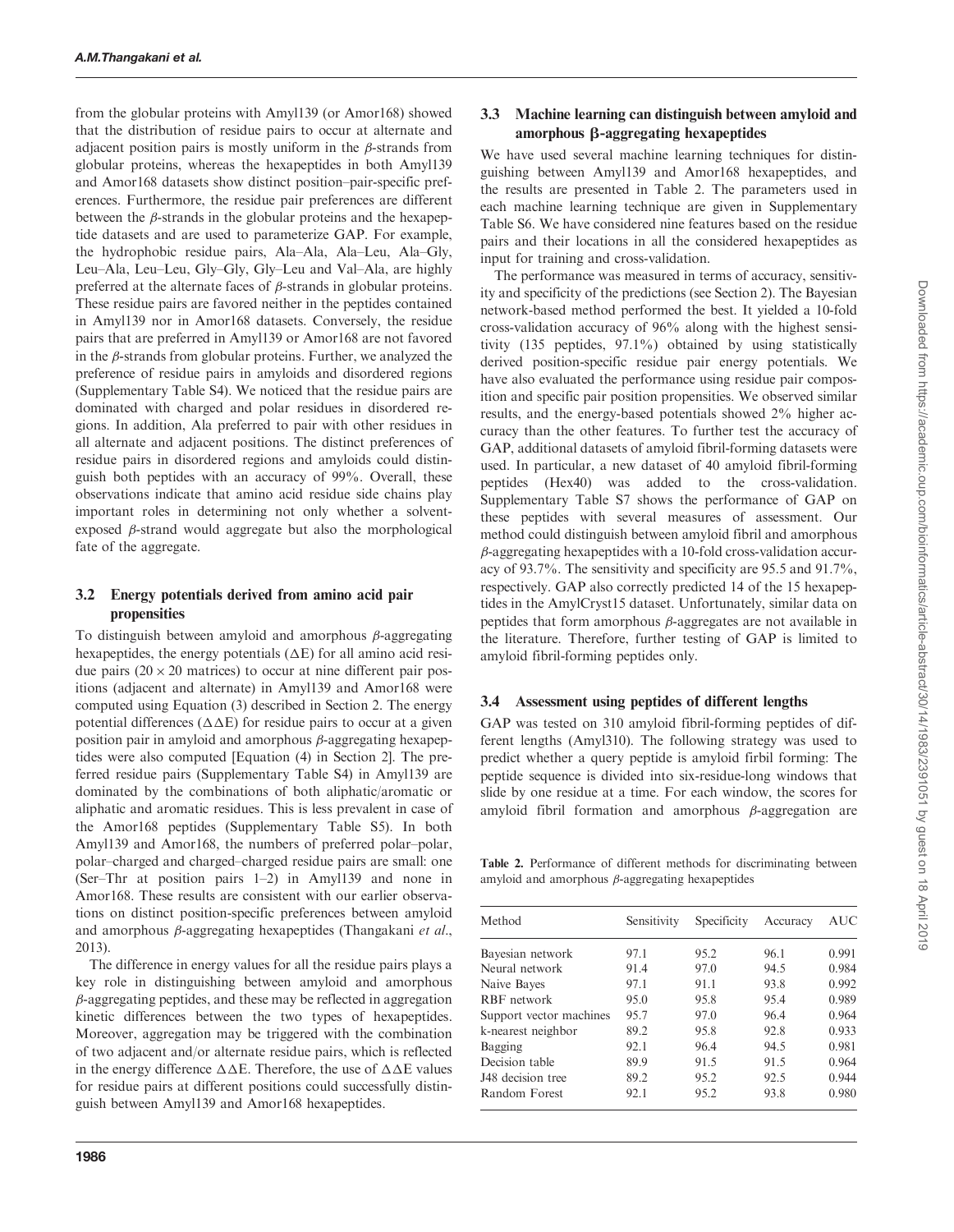computed using Bayesian network. These scores are summed for all the windows to obtain total scores for amyloid fibril formation and amorphous  $\beta$  aggregation for the whole peptide. The best of these two scores predicts the query peptide as either amyloid fibril forming or amorphous  $\beta$ -aggregating peptide. Results obtained with 310 peptides of different lengths are presented in [Supplementary Figure SF1.](http://bioinformatics.oxfordjournals.org/lookup/suppl/doi:10.1093/bioinformatics/btu167/-/DC1) The accuracy is 100% for most of the peptides. Specifically, all 14–20-residue-long peptides and those  $>22$  residues are correctly predicted to be amyloid fibrilforming peptides. For most of the remaining peptides, the accuracy is  $>90\%$ . In all these cases, GAP missed only one or two peptides for a given length. Overall, 302 of 310 (97.4%) peptides in Amyl310 dataset are correctly predicted to be amyloid fibril forming.

Four detailed examples of the performance of GAP on wellstudied amyloid fibril-forming peptides of lengths, 20 ( $\alpha$ -synuclein, 61–80), 31 (myoglobin, AB domain), 40 ( $\mathbf{A}\boldsymbol{\beta}$  peptide) and 71 [huntingtin (htt)<sup>NT</sup>Q<sub>42</sub>P<sub>10</sub>K<sub>2</sub>] residues [\(Giasson](#page-7-0) *et al.*, 2001; [Iconomidou](#page-7-0) et al., 2013; Pike et al.[, 1995](#page-7-0)) are shown in Figure 2. Relatively long peptide sequences were chosen here to demonstrate that GAP can work well with long peptide sequences also, even though it has been trained using data on short six-residuelong peptides. For each peptide, the probability of forming amyloid fibrils and amorphous  $\beta$ -aggregates are shown for all overlapping hexapeptides. Figure 2a shows the marked difference between the probabilities for amyloid and amorphous  $\beta$ hexapeptide segments and average probability (0.998) for the whole  $\alpha$ -synuclein peptide 61–80 favors amyloid fibril formation, in agreement with experimental observations. Both the peptides, Myoglobin and  $A\beta$  peptide, shown in Figure 2b and c have high probabilities for amyloid fibril-forming hexapeptide segments for most of their lengths. The average probabilities of forming amyloid fibrils by these peptides are 0.889 and 0.860, respectively. The 71-residue huntingtin peptide has the average probability of 0.948 for amyloid fibril formation, and Figure 2d shows that most of the overlapping hexapeptide segments prefer to form amyloid fibrils. These validation examples demonstrate that GAP recognizes APRs in peptide sequences with high fidelity.

#### 3.5 Influence of specific residue pairs on predictive power of GAP

Use of propensities for different pairs of amino acid residues to occur together at alternate and adjacent faces of a  $\beta$ -strand in our method is a key difference between GAP and other methods currently available in the literature. [Table 3](#page-5-0) analyzes how residue pairs at specific positions contribute toward predictive power of GAP. Both types of residue pairs, alternate as well as adjacent, make important contributions toward determining the morphological fate of a peptide as amyloid fibril or amorphous  $\beta$ -aggregate. However, the alternate residue pairs are better at making the above distinction. The importance of each position pair was also evaluated [\(Table 3\)](#page-5-0), and the core residue pairs (positions 2–3, 2–4, 3–4, 3–5 and 4–5) were found to be essential for distinguishing between amyloid fibril and amorphous  $\beta$ -aggregating peptides. However, using all position pairs together leads to significant improvement in the performance.

An attempt to combine position-specific single residue propen-sities from our previous work [\(Thangakani](#page-7-0) et al., 2013) and the



Fig. 2. Plots showing probabilities to form amyloid fibrils (black circle) and amorphous  $\beta$ -aggregates (black triangle) in four typical peptides of different lengths. The peptide sequences plotted here are: (a)  $\alpha$ -synuclein, 61–80: EQVTNVGGAVVTGVTAVAQK; (b) myoglobin, AB domain:  $EGEWQLVLHVWAKVEADVAGHGQDILIRLFK; (c)$  A $\beta$  peptide: DAEPRHDSGYEVHHQKLVFFAEDVGSNKGAIIGLMVGGVV; and (d) huntingtin  $(htt)^{NT}Q_{42}P_{10}K_2$ : TLEKLMKAFESLKSFQQQQ QQQQQQQQQQQQQQQQQQQQQQQQQQQQQQQQQQQQQQP **PPPPPPPPPKK**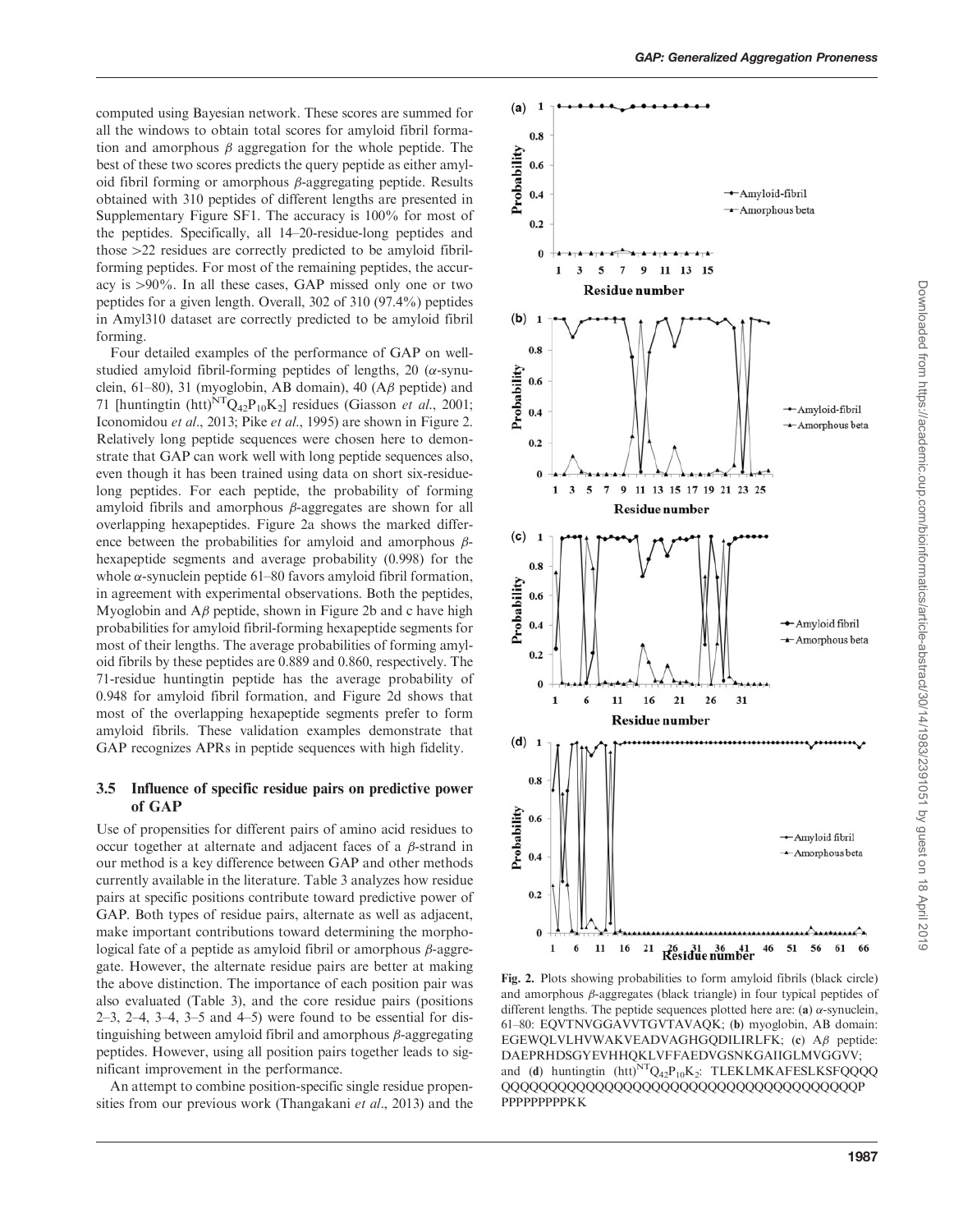| Residue pair position | Sensitivity | Specificity | Accuracy | AUC   |
|-----------------------|-------------|-------------|----------|-------|
| $1 - 2$               | 89.9        | 83.7        | 77.2     | 0.820 |
| $2 - 3$               | 95.0        | 63.1        | 79.5     | 0.806 |
| $3 - 4$               | 86.6        | 72.6        | 79.8     | 0.780 |
| $4 - 5$               | 88.8        | 59.5        | 74.6     | 0.718 |
| $5 - 6$               | 87.7        | 64.9        | 76.7     | 0.767 |
| All alternate         | 95.0        | 89.9        | 92.5     | 0.966 |
| $1 - 3$               | 88.8        | 67.9        | 78.7     | 0.803 |
| $2 - 4$               | 88.8        | 64.9        | 77.2     | 0.787 |
| $3 - 5$               | 88.8        | 63.7        | 76.7     | 0.720 |
| $4 - 6$               | 88.8        | 68.5        | 79.0     | 0.796 |
| All adjacent          | 93.9        | 81.0        | 87.7     | 0.949 |
| All pairs             | 97.1        | 95.2        | 96.1     | 0.991 |

<span id="page-5-0"></span>Table 3. Influence of residue pair positions on the ability of GAP to distinguish between amyloid fibril and amorphous  $\beta$ -aggregating hexapeptides

residue pair propensities from this work was also made. This did not improve the performance, indicating that position-specific residue pair propensities may be optimum for the prediction of APRs.

### 3.6 Benchmarking the performance of GAP

Simultaneous parameterization for the formation of amorphous  $\beta$ -aggregates and amyloid fibrils is unique to GAP. As far as we know, no other method available in the literature can simultaneously distinguish between amyloid fibril-forming and amorphous  $\beta$ -aggregating peptides, except for the one developed earlier by our group [\(Thangakani](#page-7-0) et al., 2013). This limits our ability to directly compare GAP with the other methods and benchmark its performance. Notwithstanding this limitation, comparing the performance of GAP with five commonly used methods, namely, PAGE, AGGREGSCAN, TANGO, WALTZ and Amylpred2 (Table 4), proved insightful. Here, correct identification of the peptides in Amyl139 and Amor168 datasets by different methods was used as benchmark for evaluating their performances. PAGE and AGGREGSCAN performed well at correctly identifying amyloid fibril-forming peptides in Amyl139 (122 and 120 hexapeptides, respectively), but not at correctly identifying peptides in the Amor168 dataset (14 and 63, respectively). On the other hand, TANGO correctly identified 155 (92.3%) of amorphous  $\beta$ -aggregating hexapeptides in Amor168, but only 31 (22.3%) of the hexapeptides in the Amyl139 dataset. The above observations can be rationalized on the basis of data used in parameterization of these programs [\(Conchillo-Sole´](#page-7-0) et al[., 2007; Fernandez-Escamilla](#page-7-0) et al., 2004; [Tartaglia](#page-7-0) et al., [2004\)](#page-7-0). TANGO was developed to predict  $\beta$ -strand-mediated aggregation, in general, and is not specific to amyloid fibril morphology ([Fernandez-Escamilla](#page-7-0) et al., 2004; [Maurer-Stroh](#page-7-0) et al., [2010\)](#page-7-0). The performance of WALTZ was found to be superior to other methods for both Amyl139 (81.3% correct predictions) and Amor168 (77.6% correct predictions). WALTZ uses position-specific matrices developed specifically for amyloid fibril morphology (see Supplementary Material in [Maurer-Stroh](#page-7-0) et al.[, 2010](#page-7-0)), and several peptides in Amyl139 were also used in

Table 4. Performance comparison of GAP with other commonly used aggregation prediction methods

| Method                | Sensitivity or specificity $(\% )$ |      |       |                                   |      |  |
|-----------------------|------------------------------------|------|-------|-----------------------------------|------|--|
|                       | Amvl139                            |      |       | Amor168 Hex40 AmylCryst15 Amyl310 |      |  |
| PAGE <sub>0</sub>     | 98.6                               | 0.6  | 100.0 | 100.0                             | 99.4 |  |
| PAGE5                 | 87.8                               | 8.3  | 97.5  | 100.0                             | 94.8 |  |
| <b>AGGRESCAN</b>      | 863                                | 37.5 | 52.5  | 62.5                              | 56.1 |  |
| <b>TANGO</b>          | 22.3                               | 92.3 | 2.5   | 67                                | 71.6 |  |
| WALTZ.                | 813                                | 77.6 | 7.5   | 67                                | 47.1 |  |
| Amylpred <sub>2</sub> | 99.3                               | 48.8 | 72.5  | 80.0                              | 93.3 |  |
| Previous work         | 79.9                               | 83.9 | 32.5  | 46.7                              | 42.6 |  |
| Present work          | 97.1                               | 95.2 | 90.0  | 93.3                              | 97.4 |  |

Note: Specificity and sensitivity are given for Amor168 and all other datasets, respectively. PAGE0, aggregation score (lnP) of  $<$ 0 is considered as amyloid; PAGE5, aggregation score (lnP) of  $<-5$  is considered as amyloid.

the training set of WALTZ. Therefore, its high performance on Amyl139 dataset was expected. However, its high performance for the Amor168 dataset is surprising and shows that this method is able to correctly identify amorphous  $\beta$ aggregating hexapeptides also. Our previous method using position-specific residue potentials of hexapeptides performed at par with WALTZ (Table 4). It correctly predicted 111 (of Amyl139) and 140 (of Amor168) hexapeptides as amyloid fibrils and amorphous  $\beta$ -aggregating, respectively. The second-generation consensus-based method, Amylpred2, correctly identified 138 (99.3%) of the 139 peptides in Amyl139, but only 48.8% (82) of the peptides in Amor168. In comparison with the above programs, GAP was able to correctly identify both amyloid fibril-forming amorphous  $\beta$ -aggregating hexapeptides with high sensitivity  $(97.1\%)$  and specificity  $(95.2\%)$ .

To further benchmark the performance of GAP with other algorithms, the amyloid fibril-forming peptides from three different experimentally validated datasets, Hex40, AmylCryst15 and Amyl310 were also used (Table 4). The sequences contained in the above datasets did not form part of the training datasets for GAP. However, it is unknown to us whether these sequences were used in parameterization of the other programs. PAGE correctly identified all the peptides in Hex40, AmylCryst15 and Amyl310. TANGO and WALTZ correctly identified 71.6 and 47.1%, respectively, of the peptides in Amyl310. In the other two datasets, Hex40 and AmylCryst15, fewer than three  $\left($ <10% of the peptides) haxapeptides were correctly identified by TANGO and WALTZ. Amylpred2 correctly predicted in the range of 59–80% in Hex40, AmylCryst15 and Amyl310 datasets (Table 4). Our earlier method predicted 13 and 7 peptides as amyloid fibrils in Hex40 and AmylCryst15, respectively. In comparison with the above methods, GAP consistently performed at the accuracy levels of  $\geq 90\%$  (Table 4).

GAP was also tested on 48 experimentally determined amyloid fibril-forming peptide segments of different lengths from 33 well-known amyloidogenic proteins (Tsolis et al.[, 2013](#page-7-0)). It correctly predicted 47 (98%) of them [\(Supplementary Table S8](http://bioinformatics.oxfordjournals.org/lookup/suppl/doi:10.1093/bioinformatics/btu167/-/DC1)). Further, developers of WALTZ [\(Maurer-Stroh](#page-7-0) et al., 2010)

Downloaded from https://academic.oup.com/bioinformatics/article-abstract/30/14/1983/2391051 by guest on 18 April 2019 Downloaded from https://academic.oup.com/bioinformatics/article-abstract/30/14/1983/2391051 by guest on 18 April 2019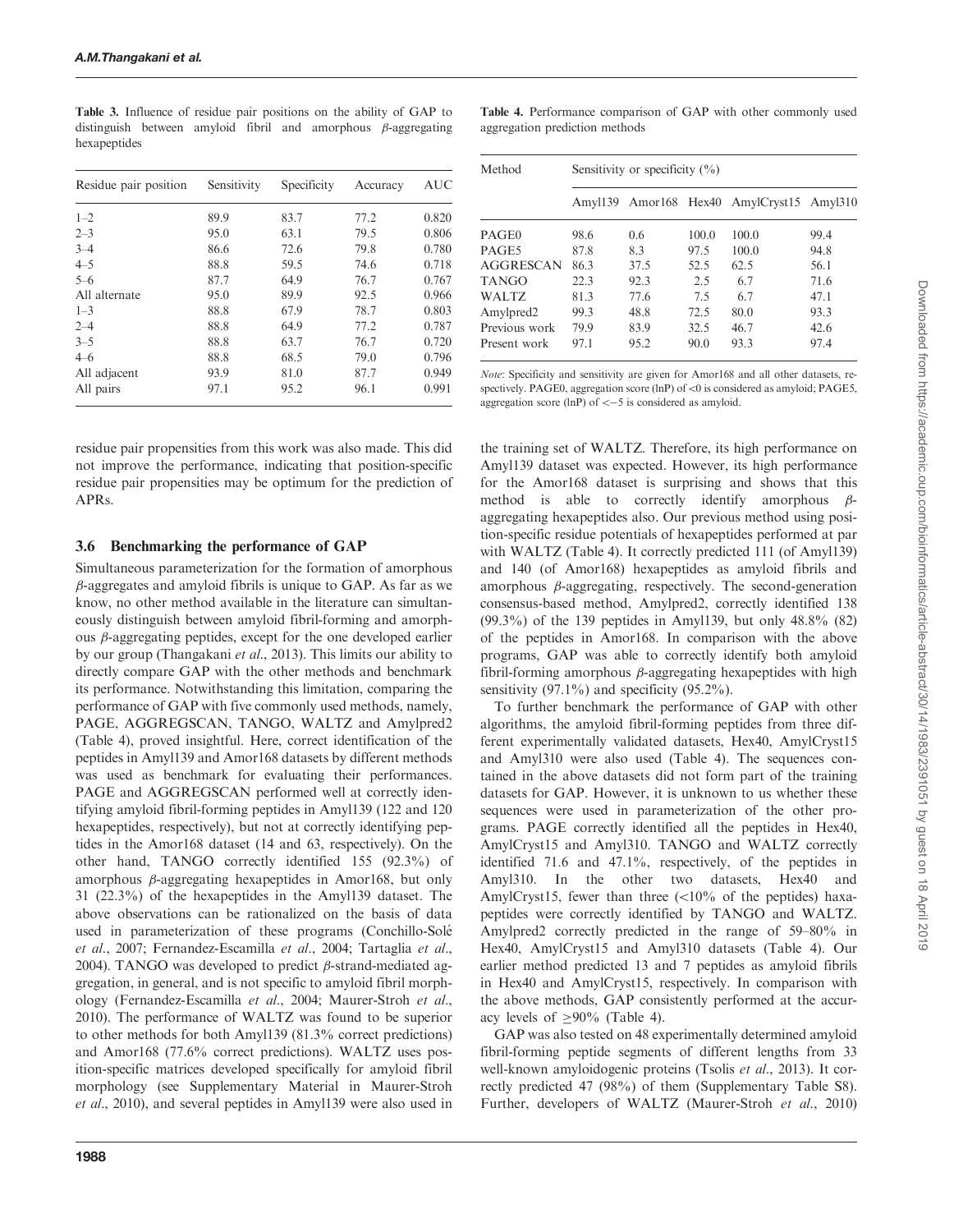<span id="page-6-0"></span>had benchmarked the performance of their method by using 12 Sup35-derived 10-residue-long peptides that were shown form amyloid fibrils experimentally. The performance of GAP along with other prediction methods TANGO, WALTZ and Amylpred2 is shown in [Supplementary Table S1](http://bioinformatics.oxfordjournals.org/lookup/suppl/doi:10.1093/bioinformatics/btu167/-/DC1). GAP correctly predicted all the 12 peptides (100% sensitivity). These peptides were not part of training set for GAP. Previously, the maximum sensitivity of 67% was attained by WALTZ.

Recently, [Roland](#page-7-0) *et al.* (2013) have tested abilities of four aggregation prediction methods, namely, Zyggregator, TANGO, WALTZ and Zipper using a dataset of 15 scrambled peptide sequences derived from 18-residue-long N-terminal segment of huntingtin (htt<sup>NT</sup>Q) that forms  $\alpha$ -helix-rich aggregates under physiological conditions. They report that 5 of the 15 peptides form  $\beta$ -rich amyloid fibrils under the nearly physiological conditions described in the report. In addition, two more peptides were found by the authors to form amyloid fibrils at higher concentrations. The Lys6Ala mutant of the parent peptide (htt<sup>NT</sup>Q<sub>K6A</sub>) was also reported to form amyloid fibrils. Overall, [Roland](#page-7-0) et al. [\(2013\)](#page-7-0) studied 17 peptides, and 8 of these form amyloid fibrils, whereas the remaining 9 do not form any detectable aggregates under the reported conditions. These peptides were again not part of training set for GAP. GAP is able to distinguish between amyloid fibril-forming peptides and non-aggregating peptides, but not perfectly. Other algorithms had also performed poorly on this set of peptides [see Table 1 in [Roland](#page-7-0) et al. (2013)]. [Supplementary Table S2](http://bioinformatics.oxfordjournals.org/lookup/suppl/doi:10.1093/bioinformatics/btu167/-/DC1) and [Supplementary Figure SF2](http://bioinformatics.oxfordjournals.org/lookup/suppl/doi:10.1093/bioinformatics/btu167/-/DC1) show the results obtained from the predictions made by GAP on this set of 17 peptides. For each peptide, the GAP score was computed as the average of amyloid fibril-forming probabilities for all the overlapping hexapeptide segments of the peptide obtained by sliding a window of six residues, one residue at a time, along the peptide sequence. The average GAP score for 17 peptides in the study by [Roland](#page-7-0) *et al.* (2013) is  $0.735 \pm 0.087$  (range, 0.563– 0.932). For the eight peptides that form amyloid fibrils, the average GAP score is higher at  $0.772 \pm 0.084$  (range, 0.684–0.932). On the other hand, the average GAP score for the 9 peptides that do not aggregate is lower  $(0.702 \pm 0.081$ ; range, 0.563–0.797) than the average for all 17 peptides. [Supplementary Figure](http://bioinformatics.oxfordjournals.org/lookup/suppl/doi:10.1093/bioinformatics/btu167/-/DC1) [SF2](http://bioinformatics.oxfordjournals.org/lookup/suppl/doi:10.1093/bioinformatics/btu167/-/DC1) plots the Z-scores obtained using [Equation \(9\)](#page-2-0) in Section 2 for all the 17 peptides. A line at zero Z-score is drawn in this figure. It can be seen that five of eight amyloid fibril-forming peptides fall above the line, that is, their GAP scores are more than the average GAP score for this set of peptides. Similarly, five of nine non-aggregating peptides fall below this line. It should be noted here that [Roland](#page-7-0) et al. (2013) performed these experiments at near-physiological conditions. GAP was trained on hexapeptides for which the experiments were performed under non-physiological conditions [\(Lopez de la Paz and](#page-7-0) [Serrano, 2004; Maurer-Stroh](#page-7-0) et al., 2010; [Thangakani](#page-7-0) et al., [2013](#page-7-0)). Comparatively low peptide concentrations in the experi-ments by [Roland](#page-7-0) *et al.* (2013) could be another factor.

#### 3.7 Limitations of GAP and future directions

The benchmarking studies described above show that despite substantial improvements in predictive power of GAP, there are limitations to GAP. The experimental data used in the parameterization of this program [\(Lopez de la Paz and Serrano,](#page-7-0)

[2004](#page-7-0); [Maurer-Stroh](#page-7-0) et al., 2010) were restricted to measurements at the single peptide concentrations at acidic and neutral pH. Hence, although our method is able to discriminate between amyloid fibril-forming and amorphous  $\beta$ -aggregating peptides to high degrees of sensitivity and specificity, it is not yet able to predict the effect of concentration and pH on aggregation behavior of the hexapeptides. The method was developed with a small dataset of 139 amyloids and 169 amorphous peptides and shall need further refinements when additional data become available. Another potential improvements to GAP shall be the ability to predict for a given hexapeptide region, its propensity to form a  $\beta$ -strand, amorphous  $\beta$ -aggregates and amyloid fibrils in a step-wise manner. Further, the work on the effect of mutations on aggregation propensity of peptide and protein sequences is also in progress.

# 4 CONCLUSION

The amino acid sequences of amyloid fibril-forming and amorphous  $\beta$ -aggregating hexapeptides show distinct residue pair preferences to occur at adjacent and alternate positions. This observation enabled us to derive statistical potentials for amino acid residue pairs to simultaneously occur at the alternate and adjacent position pairs in hexapeptides that have been experimentally shown in the literature to from either amyloid fibrils or amorphous  $\beta$ -aggregates. These residue pair preferences have been used to develop a new tool called GAP. GAP is capable of accurately identifying APRs in protein and peptide sequences and also distinguishing whether the predicted APRs shall predominantly form amyloid fibrils or amorphous  $\beta$ -aggregates. This work also improved our fundamental understanding of  $\beta$ -strand-mediated aggregation process by highlighting the role of side chains in determining the morphological fate of the aggregates.

### ACKNOWLEDGEMENTS

A.M.T. and D.V. thank the Bioinformatics Facility of the University of Madras for computational facilities. S.K. acknowledges his discussions with Drs Patrick Buck and Satish Singh on topics related to aggregation in proteins and peptides. Patrick Buck is thanked for providing us the PDB codes for the amyloid peptide crystals. M.M.G. wishes to thank Bioinformatics facility and IIT Madras for infrastructure facilities.

Funding: Department of Biotechnology, Government of India (BT/PR7150/BID/7/424/2012) (partially).

Conflict of Interest: none declared.

### **REFERENCES**

Adams, D. et al. (2012) Amyloid neuropathies. Curr. Opin. Neurol., 25, 564-572.

- Agrawal,N.J. et al. (2011) Aggregation in protein-based biotherapeutics: computational studies and tools to identify aggregation-prone regions. J. Pharm. Sci., 100, 5081–5095.
- Belli, M. et al. (2011) Prediction of amyloid aggregation in vivo. EMBO Rep., 12, 657–663.
- Buck,P.M. et al. (2013) On the role of aggregation prone regions in protein evolution, stability, and enzymatic catalysis: insights from diverse analyses. PLoS Comput. Biol., 9, e1003291.